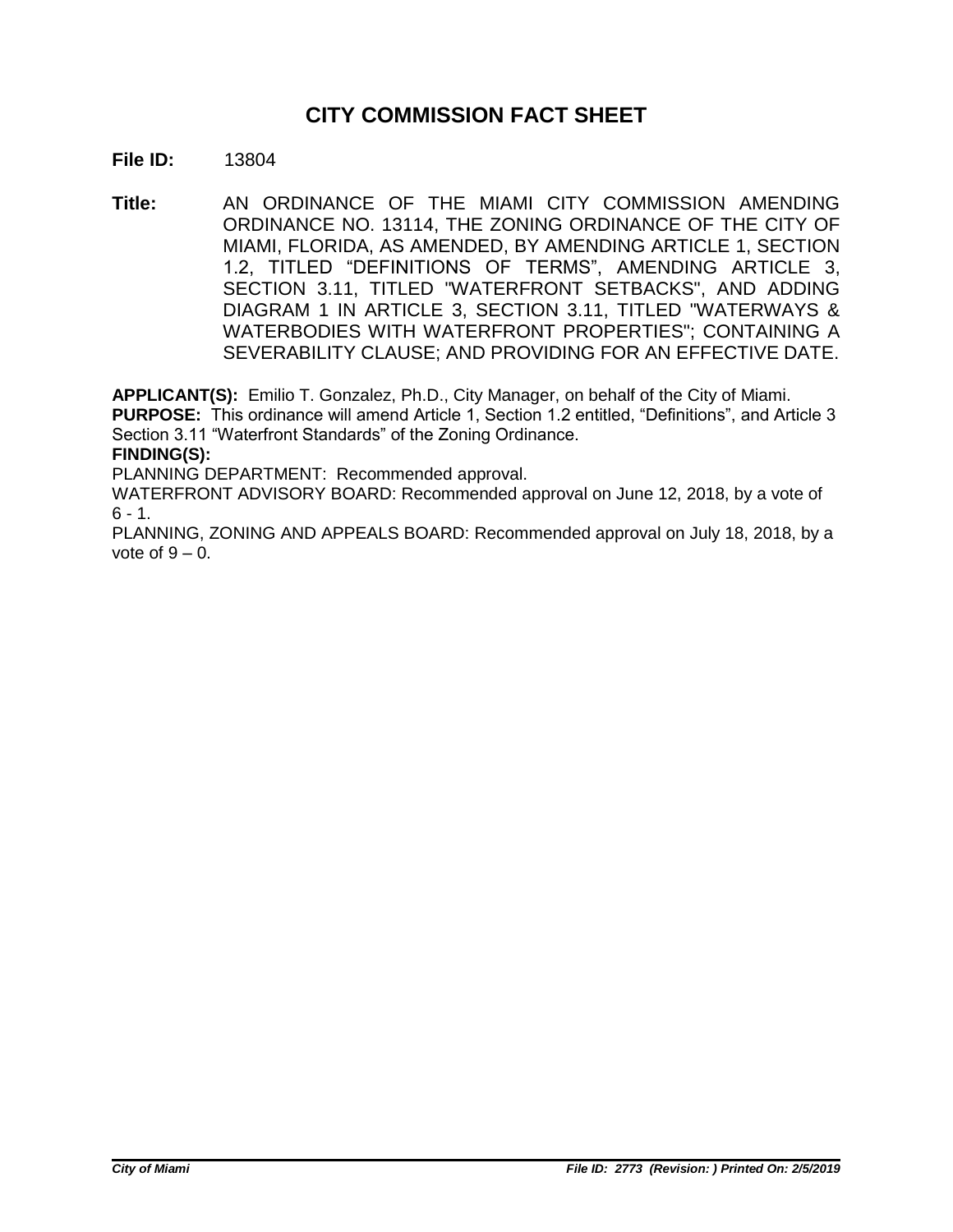

## **City of Miami Legislation Ordinance Enactment Number:13804**

City Hall 3500 Pan Ameican Drive Miami, FL 33133 www.miamigov.com

**File Number: 2773 Final Action Date:** 1/24/2019

AN ORDINANCE OF THE MIAMI CITY COMMISSION AMENDING ORDINANCE NO. 13114, THE ZONING ORDINANCE OF THE CITY OF MIAMI, FLORIDA, AS AMENDED, BY AMENDING ARTICLE 1, SECTION 1.2, TITLED "DEFINITIONS OF TERMS", AMENDING ARTICLE 3, SECTION 3.11, TITLED "WATERFRONT SETBACKS", AND ADDING DIAGRAM 1 IN ARTICLE 3, SECTION 3.11, TITLED "WATERWAYS & WATERBODIES WITH WATERFRONT PROPERTIES"; CONTAINING A SEVERABILITY CLAUSE; AND PROVIDING FOR AN EFFECTIVE DATE.

WHEREAS, on October 22, 2009, the City Commission adopted Ordinance No. 13114 as the Zoning Ordinance of the City of Miami ("Miami 21 Code"); and

WHEREAS, pursuant to Resolution No. 07-0290 adopted on May 24, 2007, the City Commission approved, in principle, the Miami Parks and Public Spaces Master Plan, which establishes goals and objectives for waterfronts throughout the City of Miami ("City") to be part of a linear park system network that links different parts of the City together; and

WHEREAS, publicly accessible linear parkways along waterfronts provide for a safe off-street network of pedestrian and bicycle paths for alternative transportation needs throughout the City; and

WHEREAS, the City wishes to increase public access between Biscayne Bay and the East-West Trail via the Miami River, the Underline, the Ludlum Trail, and various canals and lagoons in between; and

WHEREAS, the City also wishes to increase public access between Biscayne Bay, the Little River, and various canals and lagoons in between; and

WHEREAS, such increased access will provide interconnectedness and mobility opportunities from surrounding recreation spaces and provide residents and visitors with additional access to waterfronts; and

WHEREAS, waterfronts beyond the Miami River and Biscayne Bay, such as canals and lagoons, can operate as secondary water retention systems receiving stormwater from neighborhoods; and

WHEREAS, waterfronts beyond the Miami River and Biscayne Bay, such as canals and lagoons, can store excess water or move excess water to the regional flood control system managed by the South Florida Water Management District; and

WHEREAS, living shorelines and coastal structures along waterways and waterbodies can provide opportunities for future sea level rise mitigation strategies to accommodate increased water level demands into the City's existing system; and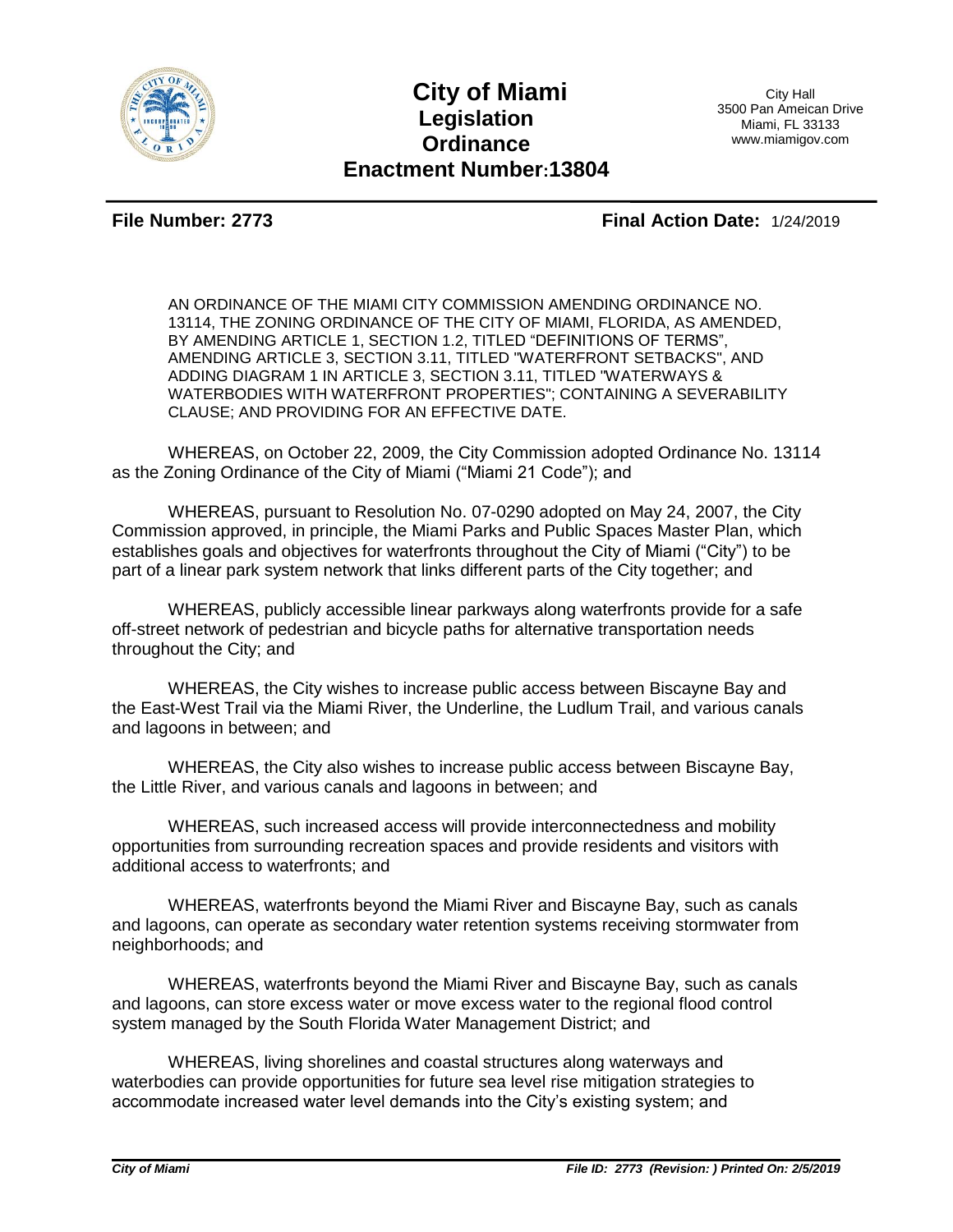WHEREAS, it has been identified that additional clarification should be provided to the applicable boundaries and standards associated with the term "Waterfront" as used in Article 3, Section 3.11 of the Miami 21 Code, titled "Waterfront Standards"; and

WHEREAS, it has been determined that amending Article 1, Section 1.2 of the Miami 21 Code, titled "Definitions," and Article 3, Section 3.11 of the Miami 21 Code, titled "Waterfront Standards," is needed to promote appropriate standards for various waterways within the City; and

WHEREAS, this amendment will clarify standards applied to Biscayne Bay, the Miami River, and other smaller waterbodies throughout the City as identified within Exhibit "A," attached and incorporated; and

WHEREAS, upon adoption of this Ordinance, the Planning Department will continue to study enhancements to Waterfront Design Standards to be applied to properties along all waterfronts; and

WHEREAS, the Miami Waterfront Advisory Board ("WAB") at its meeting on June 12, 2018, recommended approval of the Waterfront Setback language as presented herein by a vote of six to one (6 - 1); and

WHEREAS, the Planning, Zoning and Appeals Board ("PZAB") at its meeting on July 18, 2018, recommended approval of the Waterfront Setback language as presented herein by a vote of nine to zero  $(9 - 0)$ ; and

WHEREAS, the City Commission has considered whether the proposed amendment will further the goals, objectives, and policies of the Miami Comprehensive Neighborhood Plan ("MCNP"), the Miami 21 Code, and other City regulations; and

WHEREAS, the City Commission has considered the need and justification for the proposed change, including changed or changing conditions that make the passage of this ordinance necessary; and

WHEREAS, the City Commission finds that it is in the best interest of the City and its residents to amend the Miami 21 Code for the purposes stated herein;

NOW, THEREFORE, BE IT ORDAINED BY THE CITY COMMISSION OF THE CITY OF MIAMI, FLORIDA:

Section 1. The recitals and finding contained in the Preamble to this Ordinance are hereby adopted by reference thereto and incorporated herein as if fully set forth in this Section.

Section 2. The Miami 21 Code is amended by amending Article 1 in the following particulars:<sup>1</sup>

#### "ARTICLE 1. DEFINITIONS

**\* \* \***

#### 1.2 DEFINITIONS OF TERMS

 $\overline{a}$ 

<sup>1</sup> Words and/or figures stricken through shall be deleted. Underscored words and/or figures shall be added. The remaining provisions are now in effect and remain unchanged. Asterisks indicate omitted and unchanged material.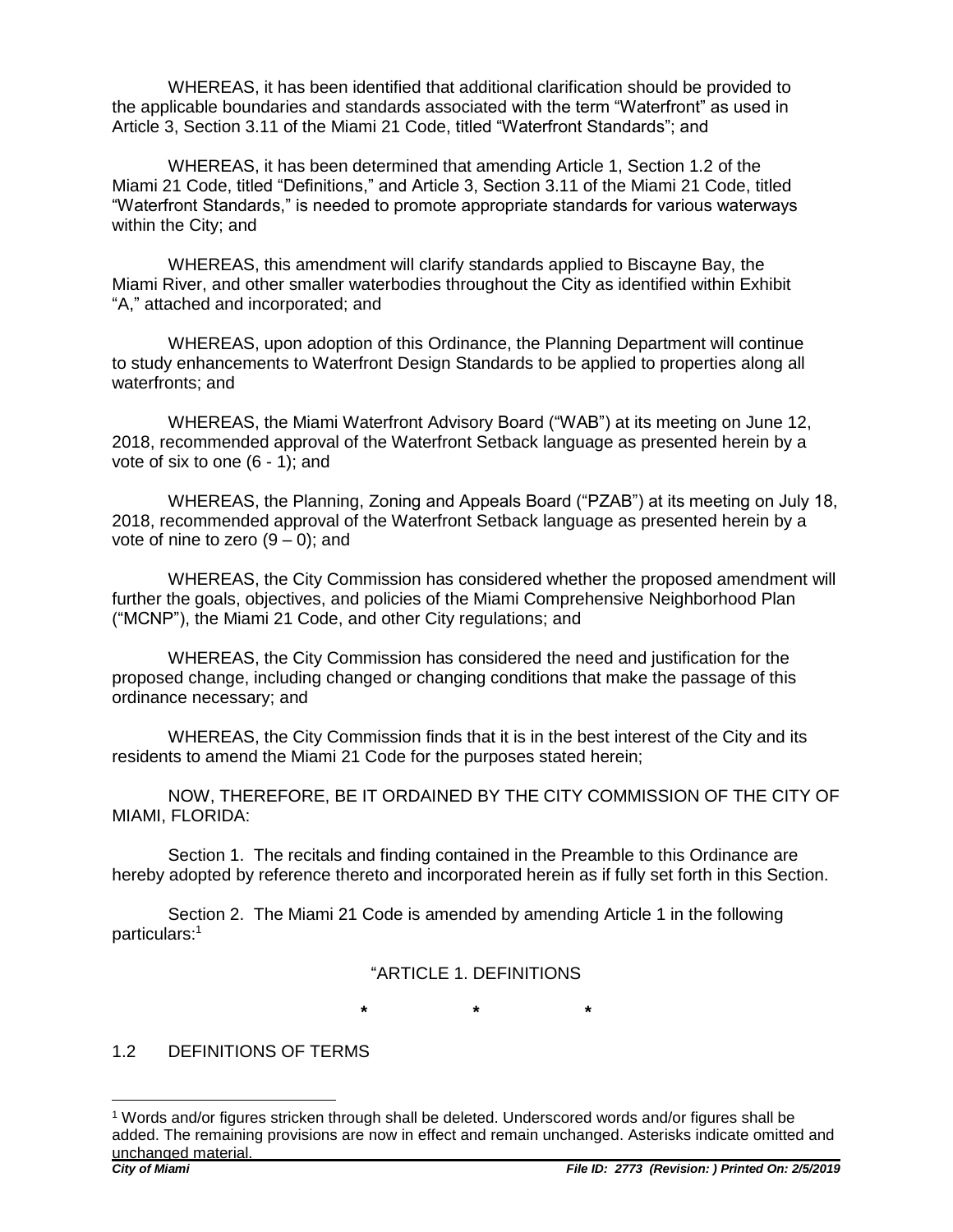**\* \* \***

Frontage: The area between a Building Façade and the vehicular lanes of a Thoroughfare, Mean High waterline of a Waterfront, or the pavement of a Pedestrian Passage Frontage Line of a Civic Space Type.

**\* \* \***

Waterbody: Any body of water separated by a salinity dam from Biscayne Bay including, but not limited to, Comfort Canal, Little River, Blue Lagoon, and the like. Properties along a Waterbody have been depicted in Article 3, Diagram 1, titled "Waterways & Waterbodies with Waterfront Properties".

Waterfront: The area of a property that fronts a Waterway or Waterbody and is improved to preserve the City's natural shoreline and to guarantee Open Space along the water's edge.

Waterway: Biscayne Bay and any body of water navigable to Biscayne Bay; Miami River and its tributaries from Biscayne Bay to salinity dams or termini, whichever comes first; and the Little River from Biscayne Bay to the salinity dam. Properties along a Waterway have been depicted in Article 3, Diagram 1, titled "Waterways & Waterbodies with Waterfront Properties".

**\* \* \***

Section 3. The Miami 21 Code is further amended by amending Article 3 in the following particulars:<sup>1</sup>

"TABLE OF CONTENTS

 $\star$  \* \* \*

ARTICLE 3. GENERAL TO ZONES

\* \* \*

TABLE OF CONTENTS

 $\star$  \* \* \*

#### SECTION 3.11 WATERFRONT STANDARDS III.21 DIAGRAM 1: WATERWAYS & WATERBODIES WITH WATERFRONT PROPERTIES.

 $\star$  \* \* \*

In addition to the Miami City Charter Section 3, (mm), (ii) requirements, the following Setback, walkways and Wwaterfront standards shall apply to all Wwaterfront properties within the City of Miami, except as modifications to these standards for all Wwaterfront properties may be approved by the City Commission pursuant to the procedures established in the City Charter.

All Miami riverfront properties shall include water-related uses across all Transect Zones except T3.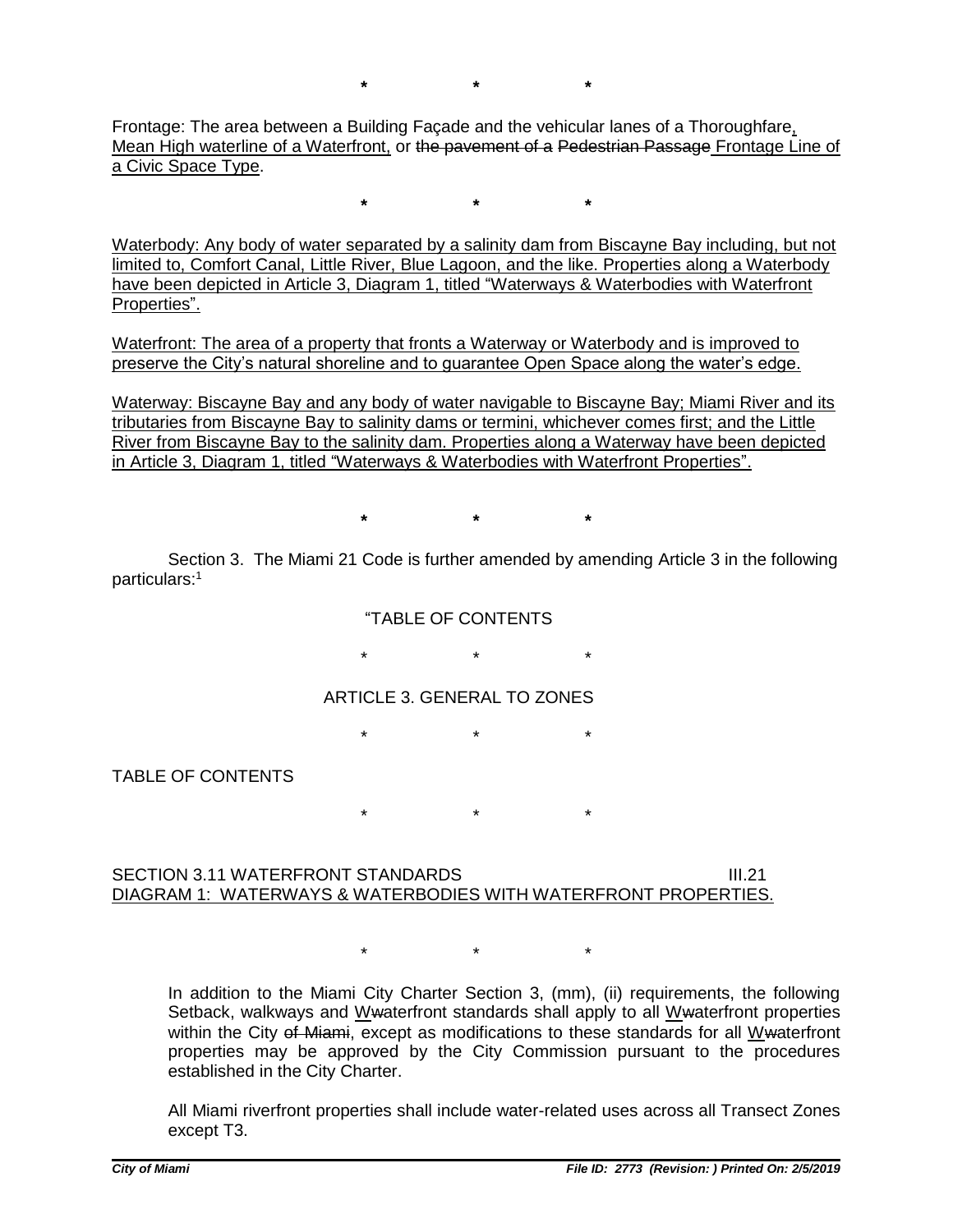#### a. Waterfront Setbacks

- 1. Waterfront Setbacks Ffor properties fronting a Waterway, the Setback shall be a minimum of fifty (50) feet measured from the mean high water line provided along any Wwaterfront, except where the depth of the Lot is less than two-hundred (200) feet the Setback shall be a minimum of twenty-five percent (25%) of the Lot depth; and except for T3, T4-R, D1, D2 and D3 Transect Zones where a minimum Setback of twenty (20) feet shall be provided, except where the depth of the Lot is less than eighty (80) feet the Setback shall be a minimum of twenty-five percent (25%) of the Lot depth. These requirements shall not apply to Marine Related Industrial Establishments along the Miami River. Within D1, D2 and D3 Transect Zones facilities may span across man-made slips with a Structure to conduct marine-related commercial and industrial activities.
- 2. For properties fronting a Waterbody, the Setback shall be a minimum of twenty-five (25) feet measured from the mean high water line provided along any Waterfront, except for the following:
	- a. Where the depth of the Lot is less than one-hundred (100) feet, the Setback shall be a minimum of twenty-five percent (25%) of the Lot depth; and
	- b. For T3, T4-R, D1, D2, and D3 Transect Zones, a minimum Setback of twenty (20) feet shall be provided, except where the depth of the Lot is less than eighty (80) feet, the Setback shall be a minimum of twenty-five percent (25%) of the Lot depth.

For other Lot configuration conflicts, the Setback may be reduced a maximum of fifty percent (50%) by process of Waiver.

- 3. Side Setbacks shall be equal in aggregate to at least twenty-five percent (25%) of the water Ffrontage of each Lot based on average Lot Width, to allow View Corridors open from ground to sky and to allow public access to the wWaterfront; except for T3, T4-R, D1, D2 and D3 Transect Zones.
- b. Waterfront Walkways Design Standards:
	- 1. Waterfront walkways shall be designed and constructed within the wWaterfront Setbacks in accordance with these Waterfront Walkway Design Standards and should remain open to public access during all times, but at a minimum, shall remain open to the public between 6am through 10pm. Waterfront walkways are not required within Transect Zones T3, T4-R, D1, D2 and D3 unless the site is a new Commercial retail, Office or restaurant Use. Properties along a Waterbody shall only require a Waterfront walkway if it has been identified within the Miami River Greenway Action Plan or other Waterfront Master Plans as a component of a publicly accessible Greenway and Blueway network system within the City and Miami-Dade County.
	- 2. Waterfront walkways shall feel public, meet all Americans with Disabilities Act (A.D.A.) requirements throughout the entire length of the wWaterfront walkway and provide unobstructed visual access to the water.
	- 3. Waterfront walkways shall connect to abutting public walkways, neighboring walkways, and Open Space at a consistent A.D.A. compliant width and grade to allow clear pedestrian circulation along the water's edge. Properties abutting a Thoroughfare or Public Frontage shall coordinate with the appropriate agency or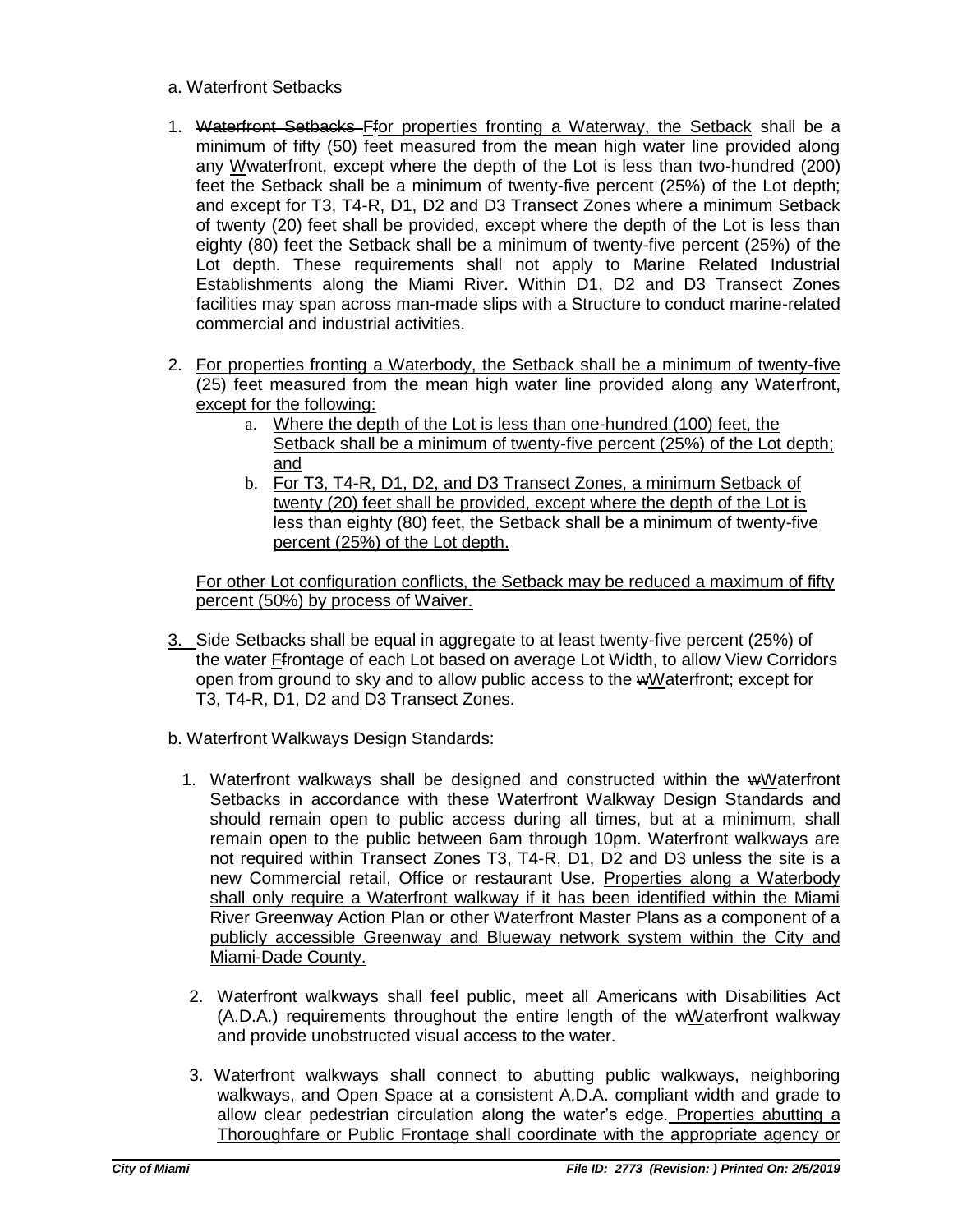organization on improvements and connections to Waterfront walkways required on those properties.

- 4. The wWaterfront walkway surface shall remain at a constant elevation and be accessible to handicapped persons throughout the entire length of the wWaterfront walkway. Walkways should have a slight grade away from the bulkhead edge for stormwater retention within the transition zone.
- 5. All Waterfront walkways shall be built to the standards and guidelines outlined within the Miami River Greenway Regulatory Design Standards, Miami River Greenway Action Plan, and Waterfront Design Guidelines, Appendix B of this Code.
- 56. The total width of a wWaterfront walkway shall be a minimum of twenty-five (25) feet and built to the standards and guidelines outlined in Waterfront Design Guidelines, on Appendix B. per Appendix B, unless the Setback is reduced when the depth of the Lot requires it. Waterfront walkway Design Standards shall apply in the entirety of the Setback when properties are set back less than twenty-five (25) feet. Standards may be adjusted by process of Waiver, but shall not diminish the Circulation Zone identified within Appendix B, with a clear path no less than twelve (12) feet in total width provided.
- 6. Waterfront Properties that do not provide a Waterfront walkway within the Waterfront Setback area shall remain unimproved by any permanent Structure or other Structures permitted under Section 62-528 or Section 62-535 of the City Code.

Diagram 1: Waterways & Waterbodies with Waterfront Properties.